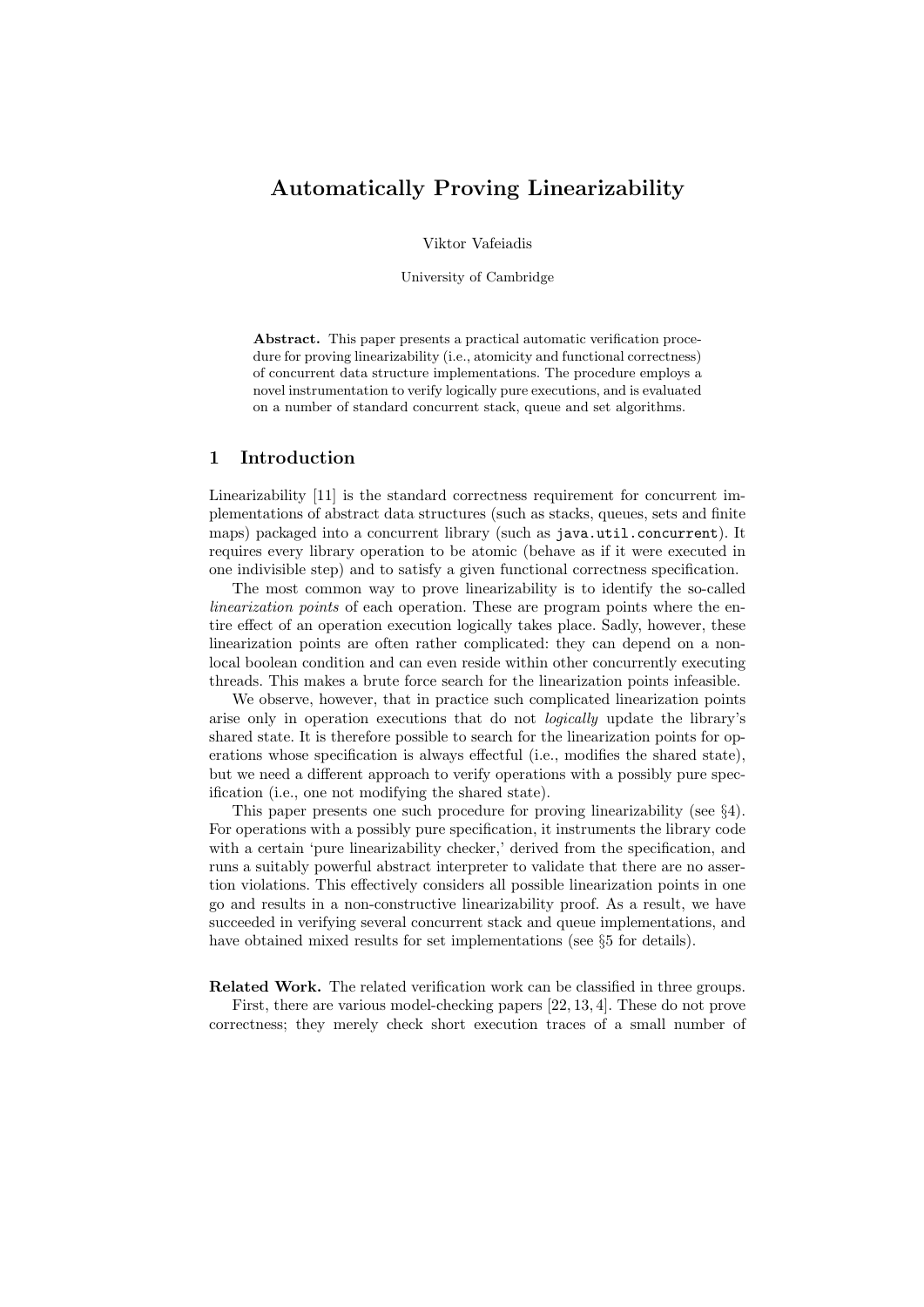```
Sequence AQ = @empty;
void enqueue(int e) {
  atomic {
    AQ = Qapp(AQ, Qsing1(e));}
}
                                     int tryDequeue(void) { int ARes;
                                       atomic {
                                         if (AQ == @empty) return EMPTY;
                                         else \{ \text{ARes} = \text{Chd}(\text{AQ}) \}:
                                                 AQ = Qt1(AQ);
                                                 return ARes; }
                                    } }
```
Fig. 1. Specification of a concurrent queue object.

threads. On the positive side, such tools do not require linearization points to be annotated, are good at quickly finding bugs, and return concrete counterexample traces for failed verifications.

Second, there are static analyses (shape analyses, in particular) [2, 3, 19]. With the exception of [2], these analyses work for an unbounded number of threads and result in a proof of linearizability. Unfortunately, all of these analyses require the programmer to specify the linearization points, a task that is quite difficult when the linearization points are conditional or within the source code of other concurrently executing operations, as we will shortly see. Our paper addresses this limitation of the existing static analyses.

Finally, there are manual verification efforts. Some (e.g.,[18]) are pencil and paper proofs in a particular program logic, others (e.g.,[5]) do a direct simulation proof in a mechanised proof assistant, while O'Hearn et al. [15] do part of the proof in a program logic and another part using operational reasoning on traces.

### 2 A Motivating Example: the M&S Queue

We start with a motivating example for the rest of the paper: the well-known Michael & Scott non-blocking queue [14] (henceforth referred to as the M&S queue). Figure 1 contains the specification of the concurrent queue operations written in C-like pseudocode. The state of the queue is represented by the shared variable AQ, which holds a sequence of values. We use the following notation for mathematical sequences: @empty stands for the empty sequence; @singl constructs a sequence consisting of one element; @app concatenates two sequences; @hd returns the first element of a sequence; and @tl returns all but the first element of a sequence.

The queue supports two operations:  $(i)$  enqueue, which adds an item to the end of the queue, and  $(ii)$  tryDequeue, which removes and returns the first item of the queue if there is one, or returns EMPTY, if the queue is empty. Both operations are supposed to be atomic; that is, executing in one step.

Figure 2 contains the M&S queue implementation, which is significantly more complicated than the specification above. The queue is represented by two pointers into a null-terminated singly-linked list. The first pointer (Q->head) points to the beginning of the list and is updated by tryDequeue operations. The second pointer (Q->tail) is used to find the end of the list so that enqueue can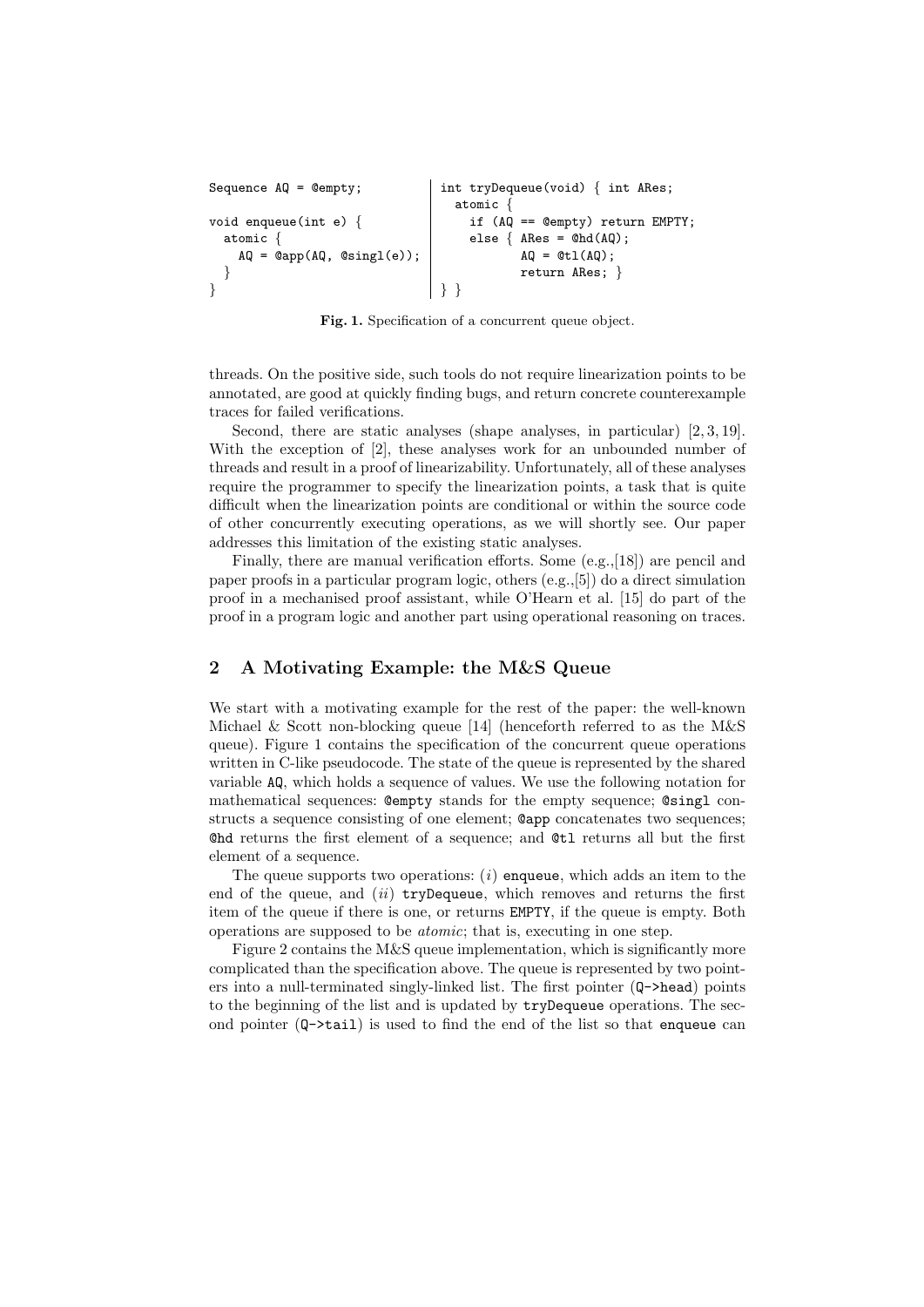```
typedef struct Node_s *Node;
struct Node_s {
  int val;
  Node tl;
}
struct Queue {
  Node head, tail;
} *Q;
void enqueue(int value) {
  Node node, next, tail;
  node = new_model():
  node->val = value;
 node->t1 = NULL;while(true) {
    tail = 0->tail;
    next = tail->=1;if (Q->tail != tail) continue;
    if (next == NULL) {
      if (CAS(&tail->tl,next,node))
        break;
    } else {
      CAS(&Q->tail,tail,next);
    }
  }
  CAS(&Q->tail,tail,node);
}
                                        void init(void) {
                                           Node node = new\_node();
                                           node->t1 = NULL;Q = new_queue();
                                           Q->head = node;
                                           0 \rightarrow \text{tail} = \text{node}:
                                         }
                                         int tryDequeue(void) {
                                           Node next, head, tail;
                                           int pval;
                                           while(true) {
                                             head = Q->head;
                                             tail = 0->tail:
                                             next = head->tl;if (Q->head != head) continue;
                                             if (head == tail) {
                                               if (next == NULL)
                                                 return EMPTY;
                                               CAS(&Q->tail,tail,next);
                                             } else {
                                               pval = next->val;
                                               if (CAS(&Q->head,head,next))
                                                 return pval;
                                             }
                                           }
                                         }
```
Fig. 2. The M&S non–blocking queue implementation.

locate the last node of the list. It does not necessarily point to the last node of the list, but it can lag behind. This is because there is no widely available hardware instruction that can change  $Q$ - $\rightarrow$ tail and append one node onto the list in one atomic step. Consequently, enqueue first appends a node onto the list with the underlined CAS instruction, and later updates  $Q$ ->tail with its final CAS instruction. In addition, whenever a concurrently executing thread notices that the tail pointer is lagging behind the end of the list, it tries to advance it using the CAS(&Q->tail,tail,next) instructions.

In the remainder of this paper we shall define what it means for the implementation to satisfy its specification and present a method for proving this.

## 3 Linearizability

We take programs to consist of a sequential initialisation phase followed by a parallel composition of a fixed (but not statically bounded) number of threads,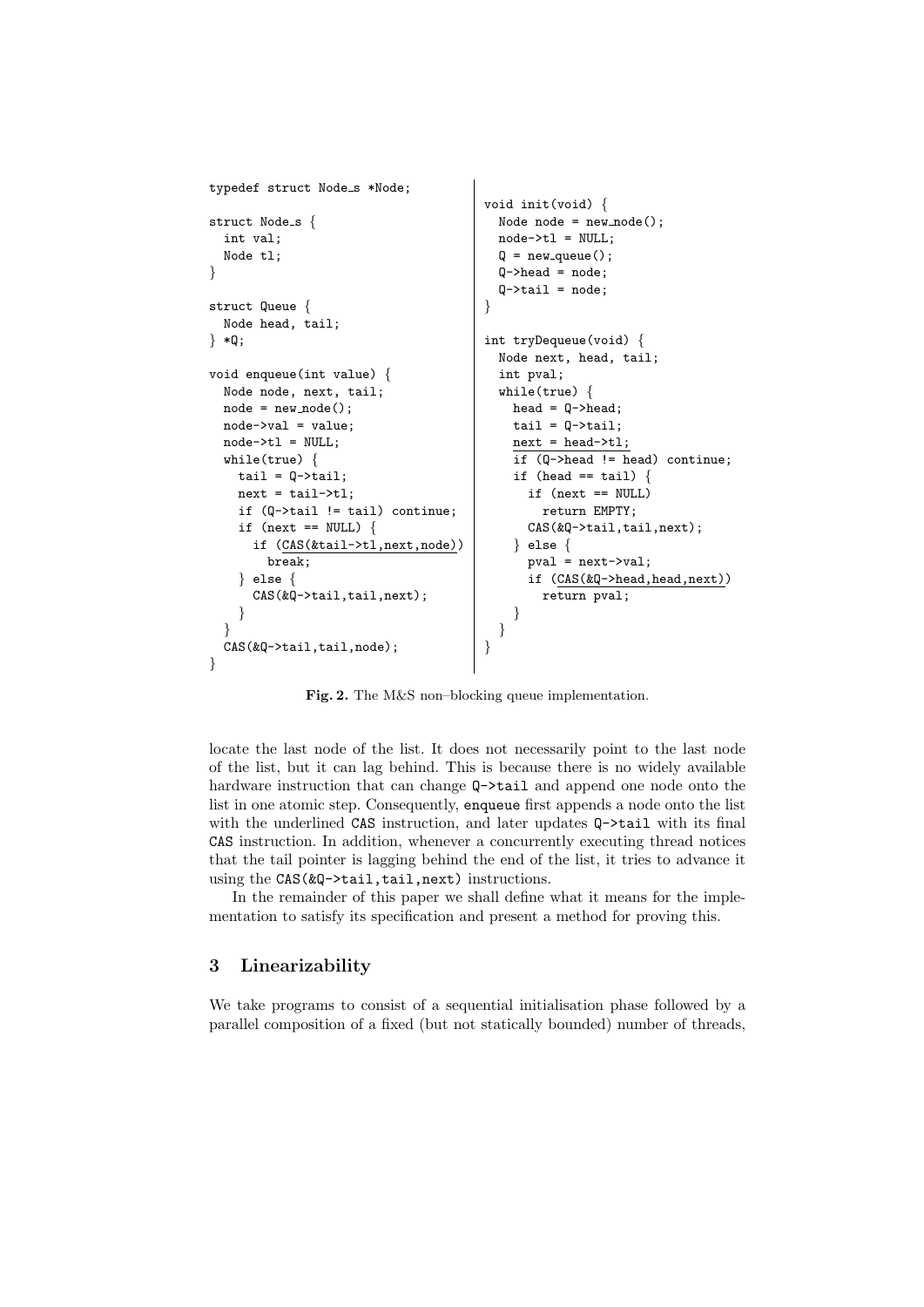T. The state consists of a set of global variables, G, and a set of local variables per thread,  $L_t$ , that includes the thread's program counter,  $pc_t$ . As a convention, we will subscript thread-local variables with the corresponding thread identifier to distinguish them from the global variables. We model each thread as a transition relation on the valuations of the global and its local variables.

A library,  $A$ , consists of a constructor,  $A<sub>init</sub>$ , and a number of operations (a.k.a., methods),  $A_1, \ldots, A_n$ , each expecting a single argument,  $arg_t$ , and returning their result in the thread-local variable res*t*. A client of the library is any program that calls the library's constructor once in its initial sequential phase, and then can call any number of the library's methods possibly concurrently with one another. Let  $C[A]$  be the transition relation denoting the composition of the client C with the library A. We write  $C[A]^*$  for its reflexive and transitive closure. In such a composition, we write  $G^C$  (resp.  $L_t^C$ ) for the global (resp. local) variables belonging to the client and, analogously,  $G^A$  and  $L_t^A$  for those belonging to the library. We assume that  $G^C$  and  $G^A$  are disjoint, and that  $L_t^C \cap L_t^A = \{\texttt{arg}_t, \texttt{res}_t, \texttt{pc}_t\}.$ 

Linearizability [11] is a formalisation of the concept of atomicity. Briefly, it requires that every execution history consisting of calls to enqueue and tryDequeue is equivalent (up to reordering of events) to a legal, sequential history that preserves the order of non-overlapping methods in the original history. We say that a history is sequential if none of its methods overlap in time; moreover, it is legal if each method satisfies its specification.

In this paper, we prefer a slightly different definition of linearizability given in terms of instrumented clients.

Definition 1. An instrumented client of a library A is a client annotated with an auxiliary global variable h as follows: (1) At the initial state, let  $h = \epsilon$ ; (2) before every call to  $A_i$  by thread t, append (CALL t, *i*,  $arg_i$ ) to h; and (3) after each return from a call to  $A_i$  by thread t, append (RET t, i, res<sub>t</sub>) to h.

In effect, the auxiliary variable h records the observed execution history. Note that there is a gap in time between when a method returns and when the return is recorded in  $h$ . This gap allows us to define linearizability as follows:

**Definition 2 (Linearizability).** A library A is linearizable with respect to a specification  $B$  if and only if for all instrumented clients  $C$  and every state  $s$ ,  $if (s_{\text{init}}, s) \in C[A]^*$ , then there exists a state s' such that  $(s'_{\text{init}}, s') \in C[B]^*$  and  $s(h) = s'(h)$ , where  $s_{\text{init}}$  and  $s'_{\text{init}}$  are the initial states after calling  $A_{\text{init}}$  and  $B_{\text{init}}$  respectively.

This definition is slightly easier to work with than the original one by Herlihy and Wing [11], because it uses syntactic equality on the recorded histories rather than equivalence up to reordering of non-overlapping calls of the actual histories. It is also more general in the sense that it corresponds to the original definition only if all of  $B$ 's methods are atomic. The same generalisation is found in the definition of Filipović et al. [7].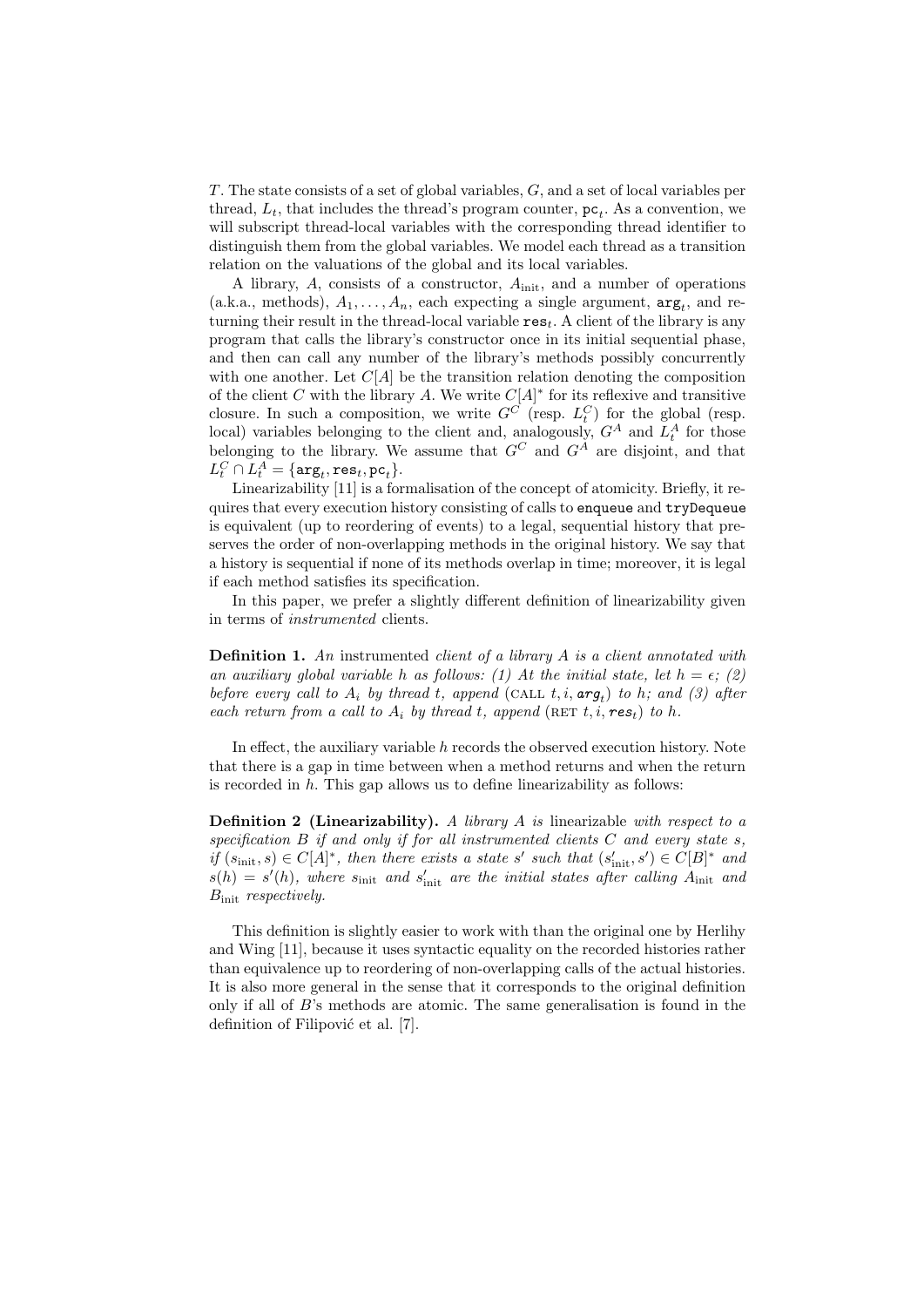### 3.1 Proving Linearizability Using Linearization Points

The most common way of proving linearizability of a concurrent library is to find the so-called linearization points of each operation and to demonstrate that the chosen points are correct. These are points in the source code of the library which, when executed, are deemed to perform the entire observable effect of the operation instantaneously, and hence define the order in which the concurrent operations are to be linearized. Within each operation execution, exactly one linearization point must occur, but statically there can be multiple such points along different execution paths of the operation, some of which might not even be inside the operation's source code!

Linearization Points of the M&S Queue. The linearization point of enqueue is the underlined CAS instruction, when it succeeds. Its effect is to link a node to the end of the concrete list, which logically corresponds to appending an item to the queue.

The tryDequeue method has two linearization points depending on the result. The linearization point for the empty case is the underlined assignment next = head->tl. This is a linearization point only if the same loop iteration later executes return EMPTY. The second linearization point is the underlined CAS instruction. Its effect is to advance the Q->head pointer, which logically removes the first element from the queue.

As presented, these linearization points are conditional: not every time the underlined instructions are executed, they are linearization points. Fortunately, the conditions of the two points involving CAS can easily be eliminated by unfolding the definition of CAS. For example, if we expand out the definition of the underlined CAS of enqueue, we get:

```
atomic \{ \text{if } (\text{tail} \rightarrow \text{tl} == \text{next}) \{ \text{tail} \rightarrow \text{tl} == \text{node}; \text{break}; \} \}
```
Thus, it is easy to identify the linearization point of enqueue with the underlined assignment to  $tail$ ->tl whenever that assignment is executed. We can do likewise with the second linearization point of tryDequeue.

In contrast, the first linearization point of tryDequeue is truly conditional. Specifying it formally requires an auxiliary prophecy variable [1] to record whether the program will later execute return EMPTY in the same loop iteration. The prophecy variable is needed because when executing the underlined read from head->tl we cannot tell whether the test Q->head != head on the following line will succeed. Therefore, the full condition is:

```
¬prophecy(Q->head!=head) ∧ head==tail ∧ next==NULL .
```
In §4.2, we will see a technique for proving that tryDequeue is linearizable that avoids the conditions on this linearization point and the prophecy variable.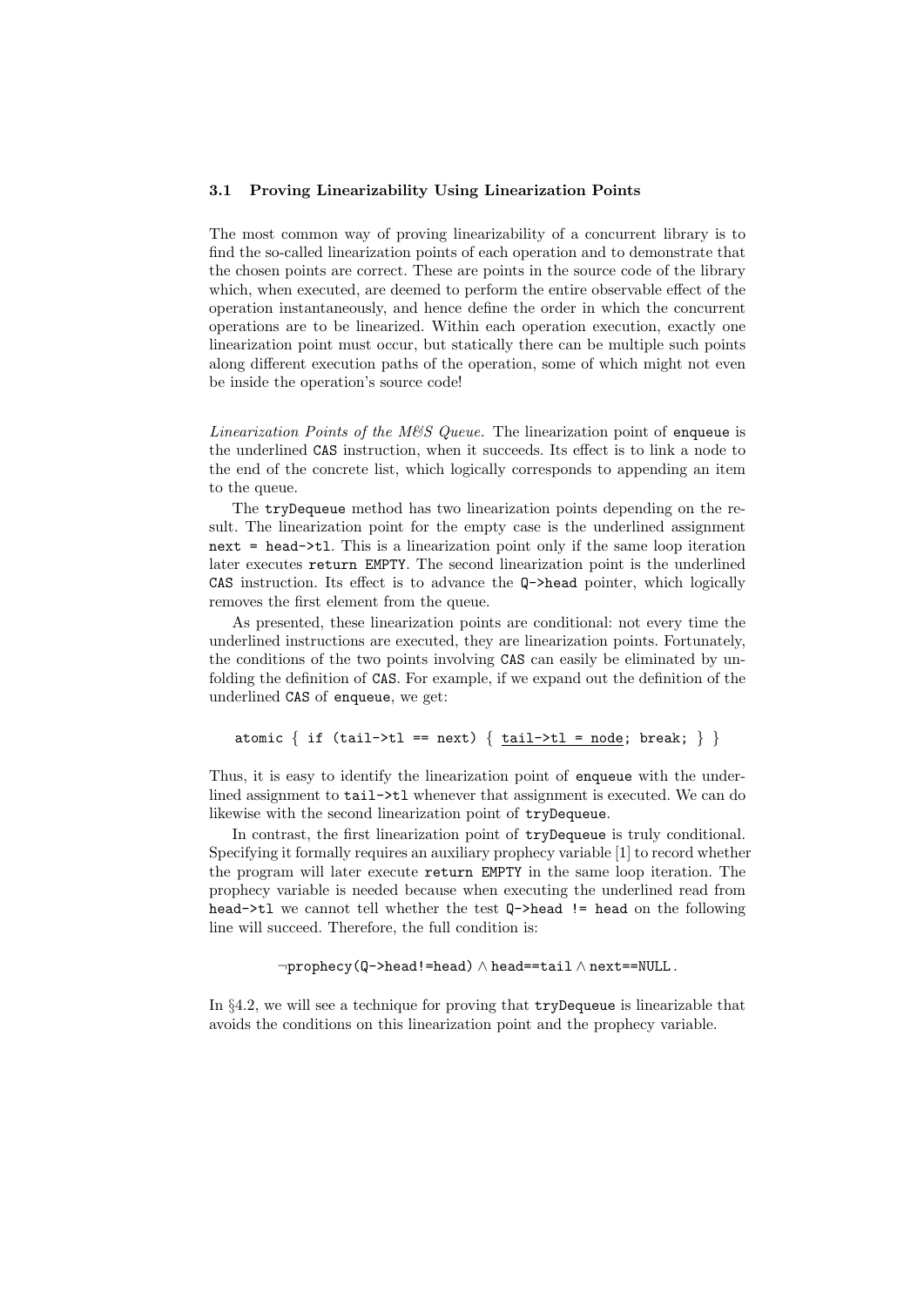### 4 Automatic Proof Technique

#### 4.1 Key Observation

It is clear from the M&S queue that linearization points are often conditional, and that some conditions can be quite involved. Searching for such complex conditions is clearly infeasible. We can, however, observe that

> Operations have complex conditional linearization points only in executions that do not logically modify the state.

For example, at the first linearization point of tryDequeue, the operation does not logically modify the state. That is, if AQ holds the logical contents of the queue and we execute the tryDequeue specification at that point, the value of AQ will not be affected. It is, however, possible that tryDequeue updates the concrete state (e.g., by performing the  $CAS({\&Q}\rightarrow\text{tail}, \text{tail}, \text{next})$  in a previous loop iteration), but these updates do not affect its logical contents.

Quite surprisingly, this observation holds for most concurrent algorithms in the literature. To the best of our knowledge, it holds for all but two of the algorithms in Herlihy & Shavit's book [12]. A possible explanation as to why this is so is that logically effectful operation executions are much more difficult to optimise than the ones that only do not logically modify the state. Therefore, they tend to have simpler correctness arguments than the more heavily optimised logically pure executions. Notable exceptions where our observation does not hold are: (i) the Herlihy & Wing queue [11], (ii) the elimination-based stack of Hendler et al. [10], and (iii) RDCSS by Harris et al. [9]. Verifying these algorithms automatically is beyond the scope of this paper.

In the following, we shall distinguish between *pure* and *effectful* executions of the abstract operations, i.e. the operation specifications. We say that an abstract operation execution is pure if it does not modify the abstract state. Otherwise, we say that the execution is effectful.

#### 4.2 Dealing with Logically Pure Executions

To verify logically pure executions, we introduce one auxiliary boolean array, can return<sub>t,*op*</sub>[], per thread and per library operation. Each array is indexed by the set of possible return values. While thread  $t$  is executing the operation  $op$ , then can return<sub>t, op</sub> satisfies the following invariant: whenever an entry, can return<sub>t, op</sub> $[v]$ , in the array is true, then there exists an instant since the operation was called at which if the operation's specification had been executed, it would not have modified the global (abstract) state and would have returned v. Therefore, if can return<sub>t, op</sub>  $[\text{res}_t]$  is true when the operation returns, we know that there existed a valid linearization point during the operation's execution.

To ensure that the aforementioned invariant holds, we set all the elements of can return[] to false at the beginning of the operation. Then, at any later point, we can set can return[v] to true provided that executing the operation's specification does not modify the global (abstract) state and returns  $v$ . This is the task of the 'pure linearizability checker,' which we introduce below.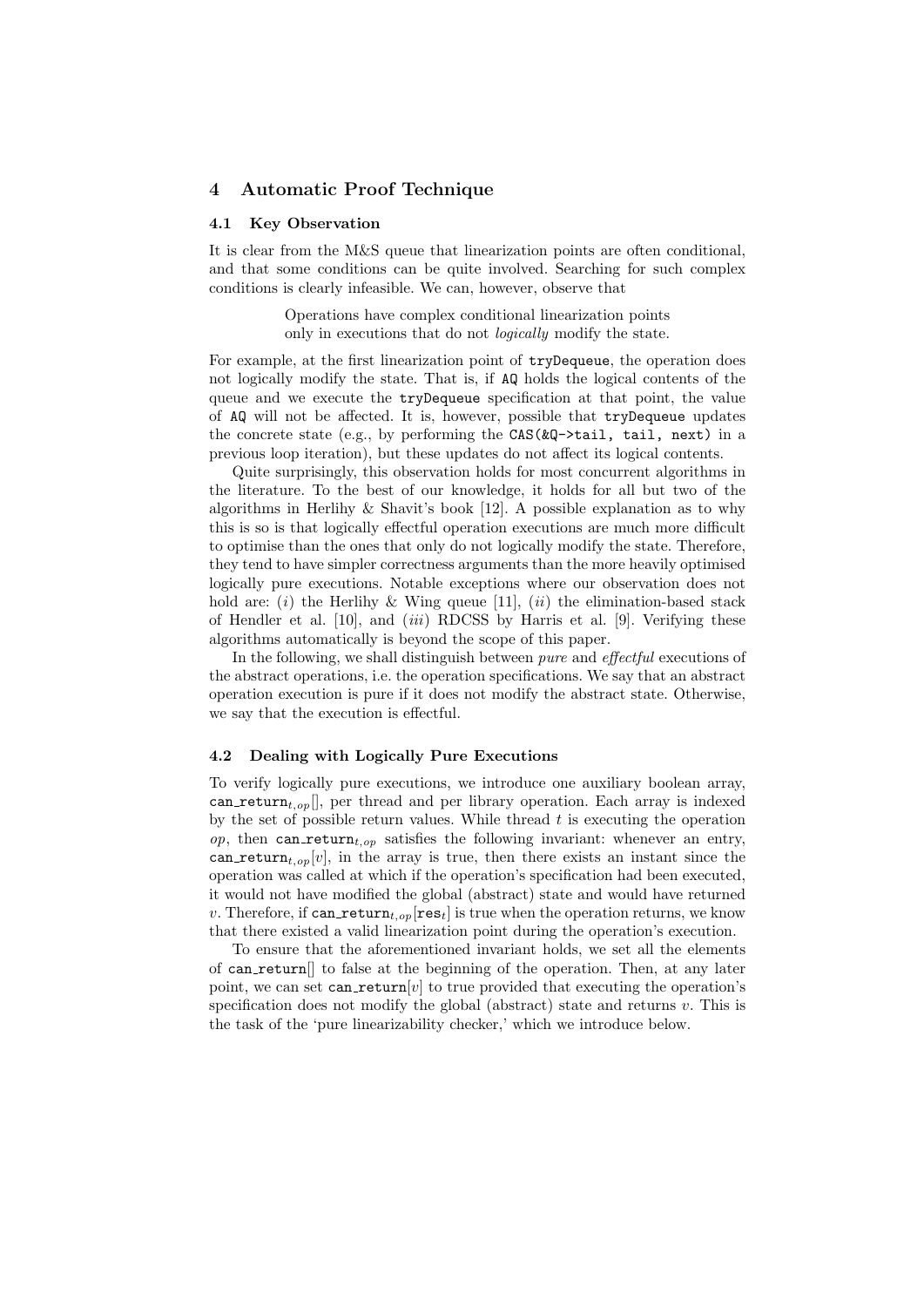Pure Linearizability Checker Construction. Assuming that the specifications do not contain any loops or any function calls, we rewrite each specification as a nondeterministic choice of a number of execution paths consisting of assignments, assume statements, and terminated by a return command. For uniformity, we change specifications that do not return any value to return 0. For example, the enqueue and tryDequeue specifications become:

```
ena
          \stackrel{\text{def}}{=} AQ=@app(AQ,@singl(e)); return 0
deg(1) \stackrel{\rm def}{=} assume(AQ==@empty); return EMPTY
deg(2) \stackrel{{\mathrm {def}}}{=} \mathtt{assume}(\mathtt{AQ} \neq \mathtt{Qempty}); ARes=@hd(AQ); AQ=@tl(AQ); return ARes
```
where  $\texttt{trvDequeue}$  corresponds to the non-deterministic choice among the paths  $deg(1)$  and  $deg(2)$ . We say that a path is *syntactically pure* if and only if it has no assignments to global variables. For example,  $deg(1)$  is syntactically pure, but eng and  $deq(2)$  are not.

The pure linearizability checker is constructed by replacing return  $v$  with  $\text{can}_r$  return $[v]$ =true along every syntactically pure specification path of the method, and by truncating the non-pure paths before their first effectful command (namely, an assignment to a global variable). This construction ensures that pure linearizability checkers set can return[v] to true *only if* at the current point the specification does not modify the global state and returns v.

Going back to the queue specifications, the pure linearizability checker of enqueue is simply the empty command, because *enq* is not syntactically pure. The pure linearizability checker of tryDequeue is

> if(\*)  $\{ \text{assume}(AQ == @empty); \text{ can} \text{return}[EMPTY] = true; \}$ else  $\{ \text{assume}(AQ) = \text{empty}); \text{ ARes} = \text{Qhd}(AQ); \}$

In this case, as ARes is a dead local variable, the assignment can be removed, and the checker can be rewritten as follows:<sup>1</sup>

```
if(AQ==@empty) {can return[EMPTY]=true;}
```
Linearization Points in Other Threads. Note that it is sound to execute the pure checker for a thread, t, at any point in time, even between atomic steps of other threads. This allows us to handle linearization points that are in the source code of other concurrently executing operations. Basically, when a verifier checks one thread with a compositional verification technique, it has a model of what updates all the other threads can do and how these updates affect the current thread. Thus, when symbolically evaluating the operation being verified, after each of its atomic commands, the static analyser also symbolically evaluates the model of what all the other threads can do, before proceeding with the operation's next atomic command. It suffices, therefore, to adapt the verifier to call the relevant pure linearizability checker is also called after each atomic step

<sup>&</sup>lt;sup>1</sup> This simplification is for presentation purposes only. Our implementation does not perform such simplifications.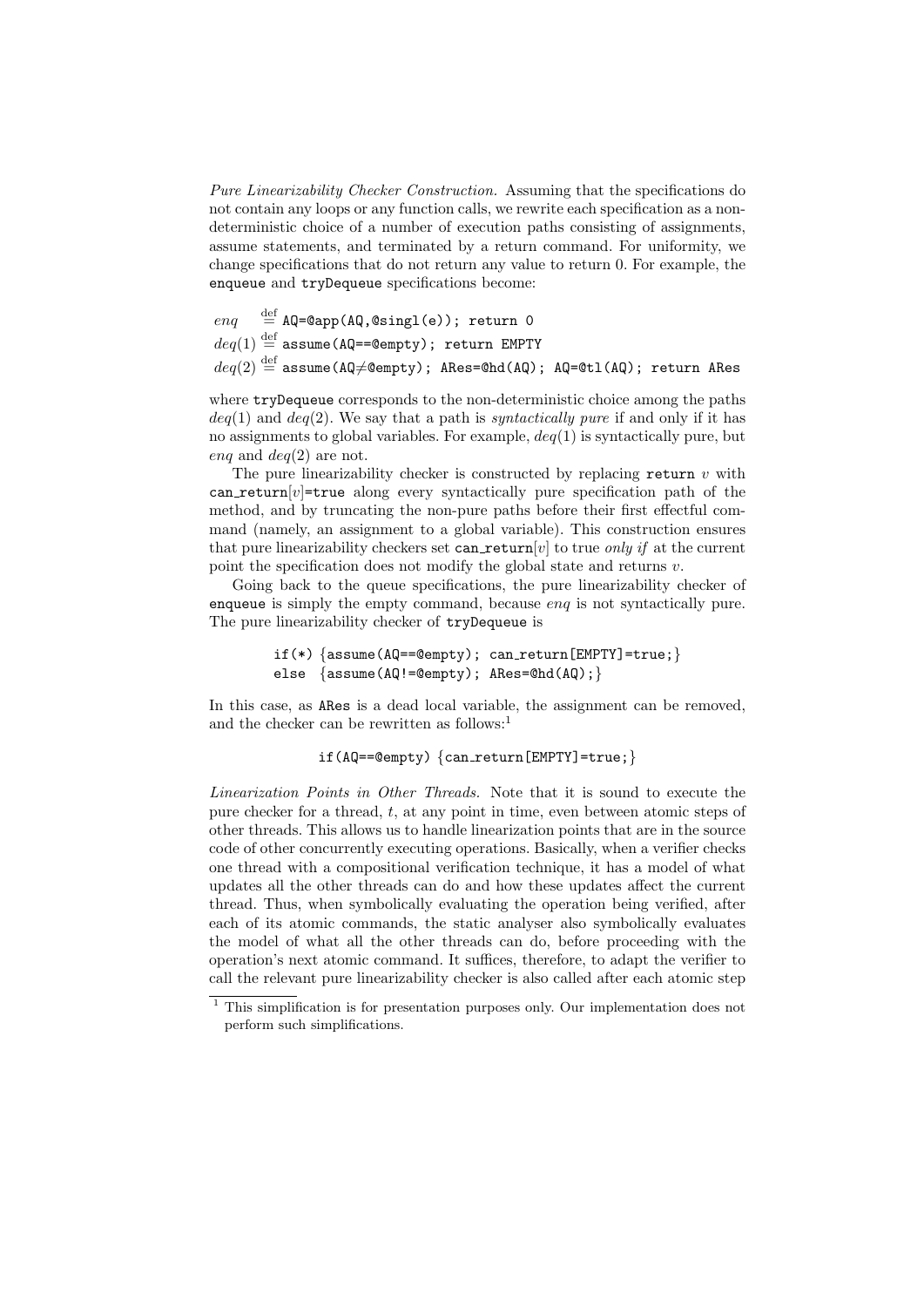Algorithm 1 PROVELINEARIZABLE( $op_{init}$ ,  $spec_{init}$ ,  $op_1$ ,  $spec_1$ , ...,  $op_n$ ,  $spec_n$ )

```
1: iop_{\text{init}} \leftarrow (op_{\text{init}}; spec_{\text{init}})2: for i \leftarrow 1 to n do<br>3: check<sub>i</sub>\leftarrow GENE
            check_i \leftarrow GENERATEPURECHECKER(spec_i)
 4: (\mathcal{C}, op_1, \ldots, op_n) \leftarrow \text{GETCANDIDATELINPOINTS}(op_1, \ldots, op_n)5: for all cand ∈ C do<br>6: for i \leftarrow 1 to n de
 6: for i \leftarrow 1 to n do<br>7: ion \leftarrow \text{INSTRUN}7: i \circ p_i \leftarrow \text{InstrumentLINPONTS}(cand, op_i, spec_i)<br>8: if \text{VERIFY}(iop_{i-1}, iop_1, check_1, \ldots, iop_n, check_n) t
 8: if VERIFY(iop_{init}, iop_1, check_1, \ldots, iop_n, check_n) then<br>9. return 'Success'
                return 'Success'
10: return 'Failure'
```
of its model of the orther threads. This enables us to establish linearizability even in cases where some linearization points are within a different thread. The exact details as to how this is implemented are in §4.5.

#### 4.3 Verification Procedure Outline

Algorithm 1 contains our procedure for proving linearizability. ProveLineariz-ABLE takes as arguments the library's constructor  $(op_{init})$  with its specification (spec<sub>init</sub>), and the set of library operations  $(op_1, \ldots, op_n)$  with their specifications ( $spec_1, \ldots, spec_n$ ). The specifications are just normal methods that operate on the logical state, which is disjoint from the concrete state.

The algorithm consists of two phases. First, it instruments the constructor of the library, computes the pure checkers for each operation and generates a set of candidate linearization point assignments,  $C$ . Then, it iterates over that set checking whether any of these assignments is valid. If a valid assignment is found, the procedure returns 'Success' indicating that linearizability has been proved; otherwise, it returns 'Failure.'

Preparation Phase. First, the algorithm instruments the library's constructor:  $i \in p_{\text{init}}$  is simply the sequential composition of the constructor,  $o p_{\text{init}}$ , and its specification,  $spec_{\text{spec}}$ . Next, pure checkers are generated, as described in §4.2.

Then, GETCANDIDATELINPOINTS is called. This, first, unfolds the definitions of CAS and DCAS in the various operations. This syntactic transformation exposes the trivial conditions governing the linearization points of effectful operations, so that the transformed operation has unconditional linearization points. For uniformity, it arranges that methods and specifications that do not return any results, return 0 instead.

Then, along each execution path of each operation, it chooses one command writing to the shared state as the effectful linearization point. If the operation's specification has pure executions (e.g., tryDequeue), it also can choose no linearization point on some of its execution paths in the hope that the execution path corresponds to pure execution of its specification. Obviously, memory writes appearing within loops are discarded since they can be executed multiple times. This process produces one linearization point assignment: a set of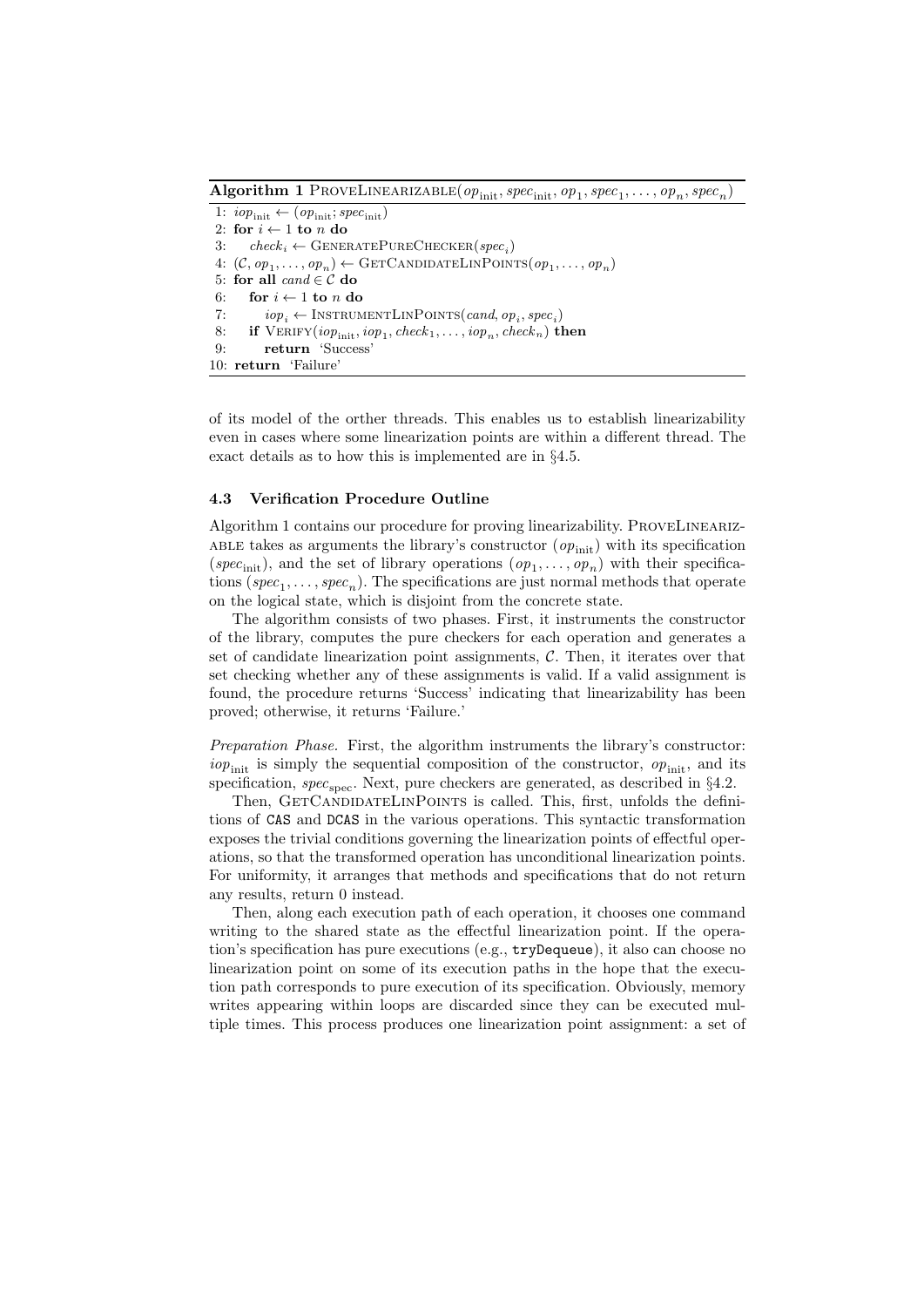program points that are to be treated as (unconditional) linearization points of the method they belong to. GETCANDIDATELINPOINTS returns the set,  $C$ , of all possible linearization point assignments.

Checking Phase. Each operation  $op_i$  is instrumented with its specification  $spec_i$ by adding the two new auxiliary local variables:

- lres, holding the result of the abstract method call at the effectful linearization point if this has occurred, or the reserved value UNDEF otherwise,
- can return, an array storing the allowed return values of any pure linearization points that have been executed so far,

and the following code:

- At the beginning of the method, InstrumentLinPoints sets lres to UNDEF. and all the elements of can\_return[] to false.
- $-$  At the chosen candidate linearization points in *cand* that are in the source code of op*i*, it inserts an assertion checking that the linearization point has not occurred followed by a call to the abstract method:

```
assert(lres==UNDEF); lres=speci(args)
```
where **args** are the arguments of  $op_i$  (which we assume are not modified by  $op<sub>i</sub>$ ). The assertion about lres and the subsequent assignment ensure that the candidate linearization point is executed at most once along every execution path.

– Finally, at the method's return point(s), it inserts the following check:

```
assert(1res=res \vee (1res==UNDEF \wedge can_return[res]))
```
where res is the variable storing the concrete method's return value. This check ensures that either an effectful linearization point has occurred and that the method returned the same result as its specification, or that no effectful linearization point has occurred, but there has been a pure linearization point whose return value matches the concrete return value.

The instrumented operations are validated by calling VERIFY. VERIFY takes as arguments the library's instrumented constructor  $(iop<sub>init</sub>)$ , its instrumented operations  $(i\omega p_1, \ldots, i\omega p_n)$ , and one command per operation that is to be inserted at each point during the execution of that operation. These are the just the previously computed pure linearization checkers:  $check_1, \ldots, check_n$ . Note that these checkers have to be passed as arguments to VERIFY (and cannot simply be instrumented in the source code of the operations), because we want to allow linearization points of pure executions to reside in the code of other threads. To handle this case, VERIFY also inserts the checkers in its abstractions of the other threads' behaviour. This instrumentation cannot be done statically before calling VERIFY because these abstractions have not yet been computed.

VERIFY constructs the most general client of the library and uses an automatic static analysis to prove that the library is memory safe and that the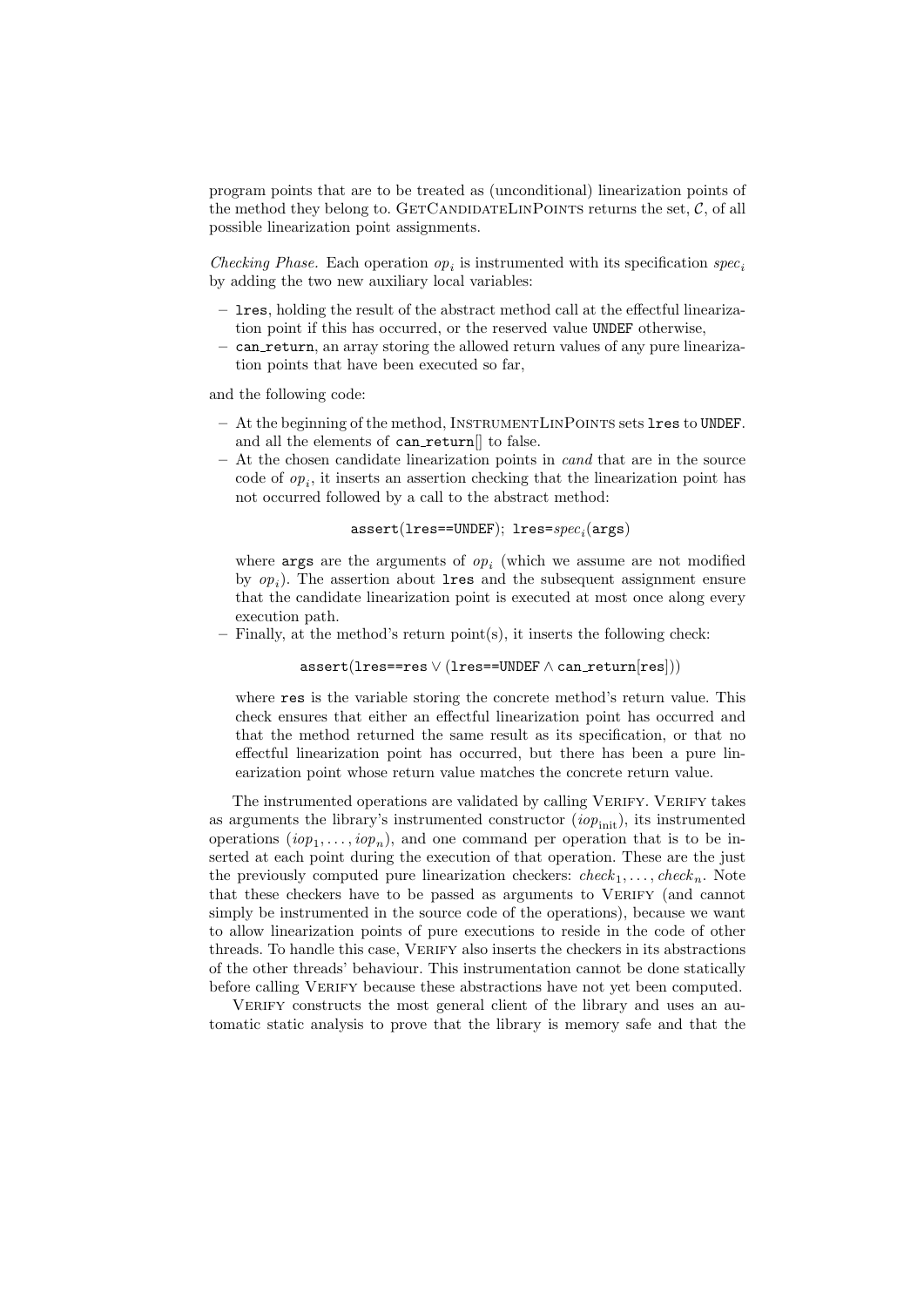Algorithm 2 Adaptation of STABILIZE $(S, Rely)$  within  $op_i$  with checker check<sub>i</sub>.

1: *S* ← Symb-Exec(*S,* ∅*, checki*) 2: repeat 3:  $S_{old} \leftarrow S$ <br>4. **for all** *()* 4: for all  $(R | P \rightsquigarrow Q) \in \text{Rely do}$ <br>5:  $S \leftarrow S \vee \text{ABSTRACT(SYMB-E)}$  $S \leftarrow S \vee \text{ABSTRACT}(\text{SYMB-EXEC}(\text{MAY-SUBTRACT}(S, P, R) * Q, \emptyset, check_i))$ 6: until  $S = S_{old}$ 7: return *S*

assertions in any assert statements in the library are always satisfied. The most general client is a top-level program which models all possible usages of the library. It consists of the constructor followed by an unbounded parallel composition of threads, each of which non-deterministically executes one of public methods of the library in a loop. So, if so assertion violations occur for the most general client of the library, then no library assertion violations will occur for any client of the library.

#### 4.4 Soundness

To prove soundness of our algorithm, we first show that the instrumentation described in §4.2 and §4.3 implies linearizability:

**Theorem 1 (Instrumentation Correctness).** If a library  $A$  is instrumented as described in  $\S4.2$  and  $\S4.3$  with respect to the specification B, and an execution of a client of the instrumented library did not violate any of assertions, then that execution was linearizable.

The proof of this theorem is quite technical and can be found in the technical report [21]. Briefly, for each operation, we can pick the instant when lres was set as its linearization point, or if lres was never set, then the point when can return $[r]$  was first set to true, where r is the eventual return value of the operation.

The soundness of ProveLinearizable follows directly from Theorem 1 and the specification of VERIFY, which ensures that no library assertions are violated under any execution of any valid client of the library.

Theorem 2 (Soundness). If calling PROVELINEARIZABLE with the arguments  $(int, init\_spec, op_1, spec_1, \ldots, op_n, spec_n)$  returns 'Success,' then the library consisting of the constructor init and methods  $op_1, \ldots, op_n$  is linearizable with respect to its specification (init\_spec,  $spec_1, \ldots, spec_n$ ).

#### 4.5 Implementation

We have implemented the algorithm for proving linearizability within Cave, an automatic verification tool for concurrent algorithms based on RGSep. We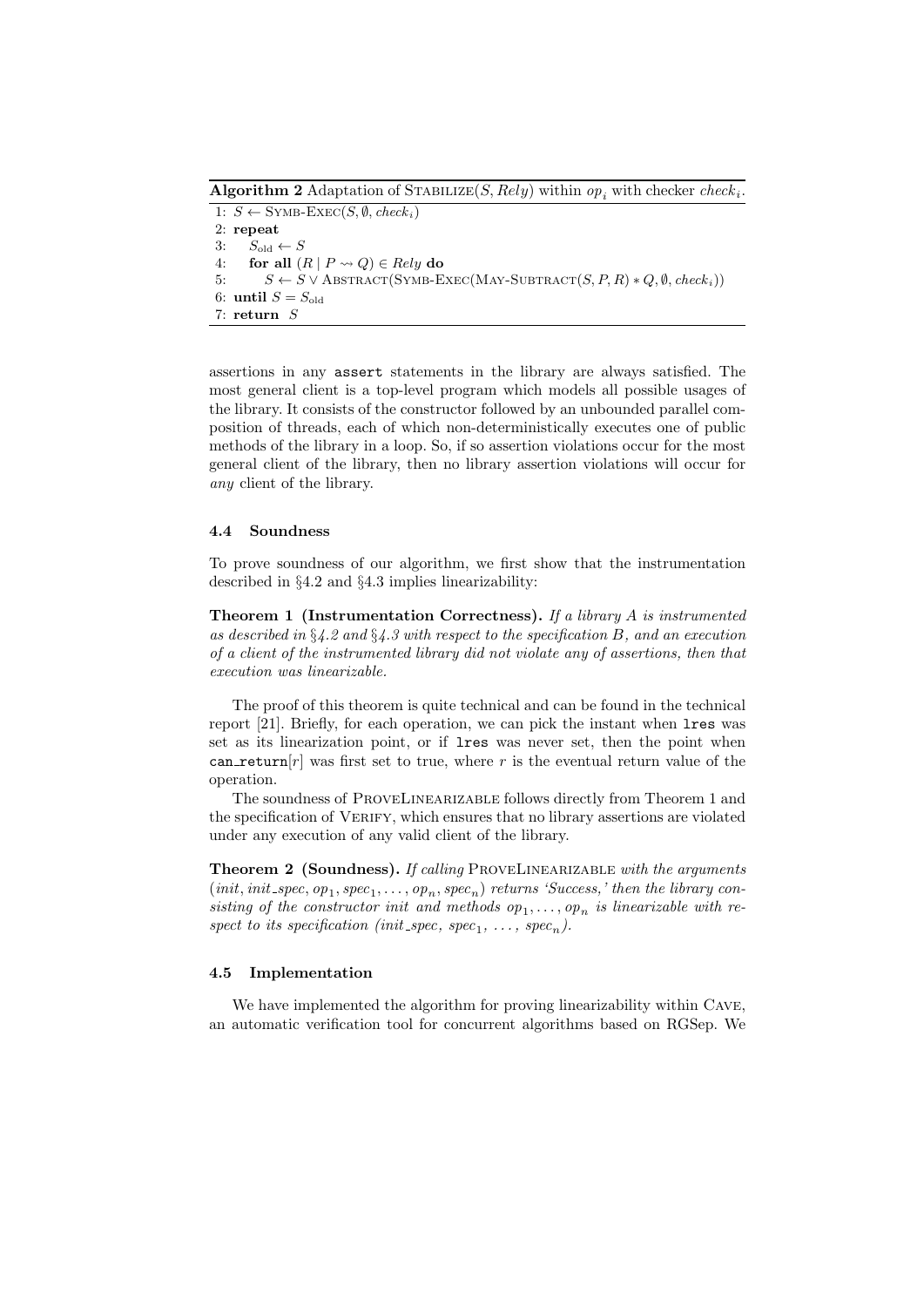take VERIFY to be the RGSep action inference algorithm [20], adapted to execute the corresponding pure checker, check*i*, symbolically at every step of the 'stabilization' calculations within each instrumented operation, iop*i*. Formally, we have changed the implementation of  $STABILITY(E, Rely)$  [20, Alg. 1] to the version shown in Alg. 2. The only changes are the two calls to symbolic execution, which effectively means that VERIFY simulates the pure checker after every atomic command of the current thread accessing the shared state and also after every atomic command of other concurrently executing threads.

Return Set Abstraction. To ensure that VERIFY terminates, abstraction must (under-)approximate the set of values v for which can return[v] is true. While this may seem unnecessary for tryDequeue because its pure executions can return only EMPTY, it is crucial for specifications, such as peek on a stack or a queue, whose pure executions can return an unbounded number of different answers. Our static analyser abstracts over this set by remembering only which program variables and program constants are contained in the set. As there is only a finite set of variables and constants appearing in the input program, the range of this abstraction is finite, and hence the termination of the underlying static analysis is not affected. Formally, this is an instance of 'canonical abstraction' [16] and is analogous to the abstraction performed for pointers.

Implementation Optimisations. Before executing Alg. 1, Cave first executes VERIFY(*init*,  $op_1$ , skip,...,  $op_n$ , skip) to check that the uninstrumented library is memory safe: that it does not dereference any invalid pointers and that it does not violate any assertions. The purpose of this initial call is threefold:

- 1. It aids debugging. If action inference cannot verify that the uninstrumented program is safe (either because the program is erroneous, or because the analysis is imprecise), there is no way that it will succeed in verifying the instrumented programs. Thus, it is better to fail quickly, and give a simpler error message to the user.
- 2. It can help quickly prune the search space of linearization point assignments. Action inference distinguishes updates to shared memory locations from updates to thread-local data, as only the former have an action associated with them. Thus, we can ignore any candidate linearization point assignments that involve thread-local accesses.
- 3. The set of RGSep actions inferred by this phase can then used as a starting point for the following VERIFY calls within Alg. 1, thereby making later action inference calls reach their fix-point in a single iteration.

We can further optimise the call to VERIFY in Alg. 1 in two ways. First, it can fail immediately if the correlation between the abstract state and the concrete state is lost. This allows us to fail much more quickly on erroneous linearization point assignments. Second, it first tries to prove linearizability by inlining the instrumented checkers only within the source code of the current thread (i.e., only at the beginning of every stabilization), and if that fails to establish linearizability, then also after every stabilization iteration. This alleviates the cost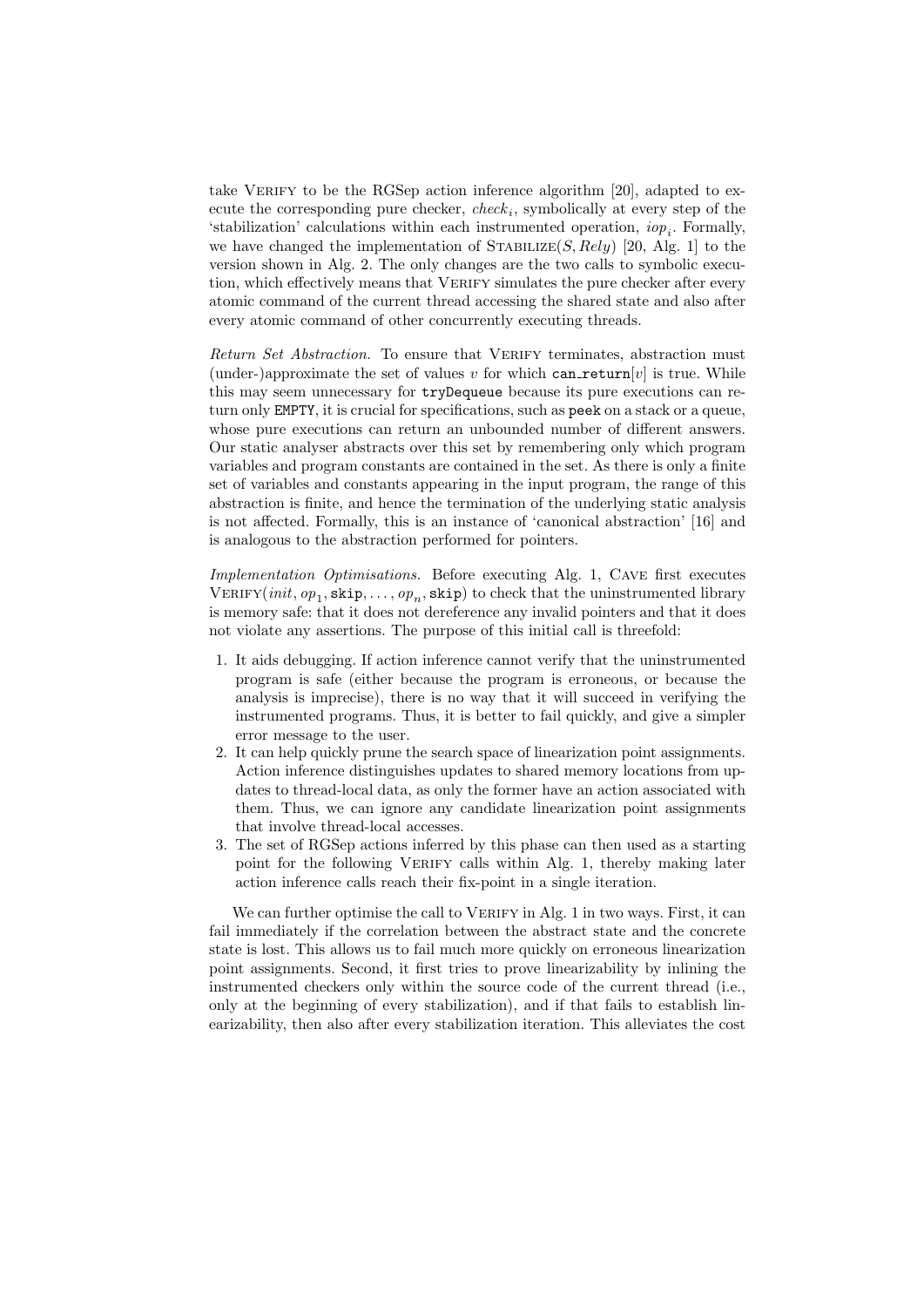| Data structure                               |                                                 |   |                |     |              | Lines $\overline{\text{Ops}}$ Eff $\overline{\text{Pure}}$ LpO $\overline{\text{Time}}$ (s) |
|----------------------------------------------|-------------------------------------------------|---|----------------|-----|--------------|---------------------------------------------------------------------------------------------|
| DCAS stack                                   | $52/100$ $2/8$ $2/4$ $1/5$                      |   |                |     | 0/0          | 0.1/0.3                                                                                     |
| Treiber stack [17]                           | $52/100$ $\sqrt{2/8}$ $\sqrt{2/4}$ $\sqrt{1/5}$ |   |                |     | 0/0          | 0.1/0.3                                                                                     |
| $M&S$ two-lock queue [14]                    | $54/85$   $2/4$   $2/3$   $1/2$                 |   |                |     | 0/0          | 2.0/16.5                                                                                    |
| $M&S$ non-block. queue [14]                  | $82/127$ $2/4$ $2/3$                            |   |                | 1/2 | 0/0          | 1.7/4.9                                                                                     |
| DGLM non-block. queue [5] $ 82/126 2/4 2/3 $ |                                                 |   |                | 1/2 | 0/0          | 1.8/7.6                                                                                     |
| Pessimistic set $[12]$                       | 100                                             | 3 | $\overline{2}$ | 3   | $\left($     | 247.8                                                                                       |
| $V&Y DCAS$ -based set [22]                   | 101                                             | 3 | $\overline{2}$ | 3   | $\Omega$     | 51.0                                                                                        |
| ORVYY lazy set [15]                          | 94                                              | 3 | $\overline{2}$ | 3   | $\mathbf{1}$ | 521.5                                                                                       |

Fig. 3. Verification statistics for a collection of stack, queue, and set benchmarks.

of inserting the pure checkers within the abstraction of other threads, when this is not needed to prove linearizability.

# 5 Experimental Evaluation

We have successfully applied Cave to a number of practical concurrent stack, queue, and set algorithms from the literature, which are reported in Fig. 3. For some algorithms, we have considered two versions: one being just core algorithm as normally published, and one being a mostly straightforward extension of the algorithm providing supplementary operations. We present our results for both versions in the same line separating the corresponding numbers with a slash. For each algorithm, we record the number of lines of code excluding comments, blank lines, and the specifications (Lines), the number of public methods of the library (Ops), the number of effectful methods (Eff), the number of methods with pure executions  $(Pure)$ , the number of methods with linearization points in other threads (LpO) and the total verification time in seconds (Time).

Stack  $\mathcal{B}$  Queue Benchmarks. The stack algorithms use non-blocking synchronisation, performing a DCAS or a CAS to update the top of the stack. The basic versions of the stack algorithms provide just push and tryPop operations. The tryPop operation has a pure execution in case the stack was empty, in which case it returns a special value (similar to the  $tryD$ equeue of Fig. 1). The extended implementations also provide waitPop (which blocks if the stack is empty), tryPeek, waitPeek, waitEmpty, isEmpty, makeEmpty.

The queue algorithms support enqueue and tryDequeue operations with the specifications shown in Fig. 1. The extended versions have two further operations: a blocking dequeue and an emptiness test. The first algorithm is a lock-based design due to Michael and Scott that uses a different lock to protect each end of the queue. The second one is due to the same authors and was presented in Fig. 2. The DGLM queue is a variant of M&S non-blocking queue that was proposed by Doherty et al. [5] and verified in the PVS theorem prover.

Set Benchmarks. These have three operations: adding an element to the set, removing one element from the set, and testing for membership in the set. The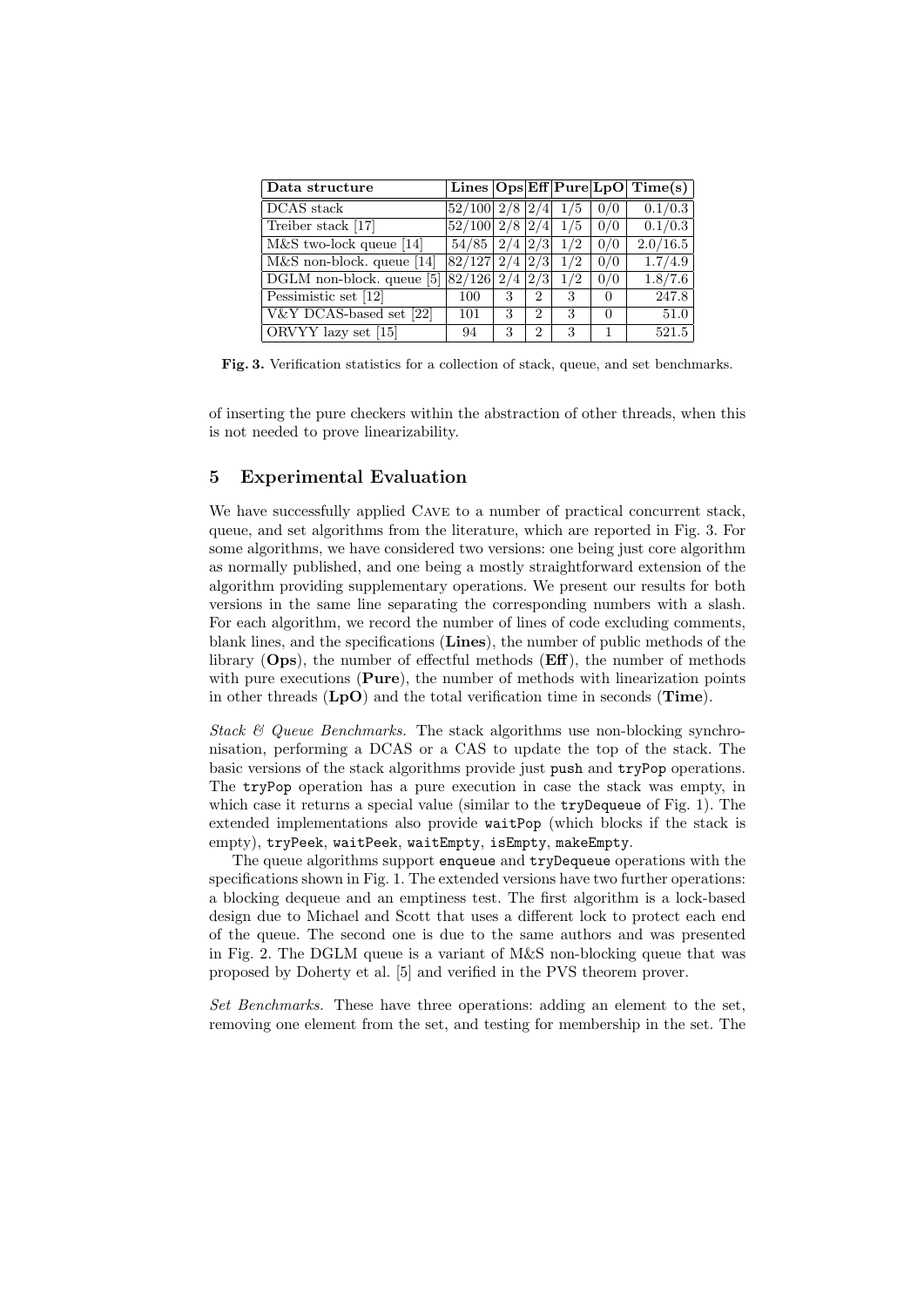first two operations are effectful, but have pure executions whenever the item to be added (resp. removed) was already in the set (resp. not in the set). In all cases, the set is represented as a sorted singly linked list with two sentinel nodes.

The pessimistic set has a lock per list node, acquired in a hand-over-hand fashion. The V&Y DCAS-set [22] traverses the list optimistically (i.e., with no synchronisation) and then validates that the traversal was correct. The ORVYY lazy set [15] also performs optimistic traversals and uses a bit for marking nodes that are about to be deleted. This allows it to have an efficient wait-free contains implementation. The ORVYY lazy set is particularly interesting, because one of the linearization points of contains lies within code of a different thread.

We have also run Cave on two further set algorithms: the V&Y CAS-based set [22] and the HHLMSS lazy set [12, §9.7], but it failed to prove linearizability. Verification of the first example failed because one of the calls to VERIFY timed out, probably due to the current na¨ıve axiomatisation of sorted sequences in the analyser. In the second algorithm, the correct abstraction map lies outside of the abstract domain of our implementation of VERIFY and, hence, was not be found.<sup>2</sup>

Discussion. From the verification times, one can observe that the stack algorithms are relatively easy to verify. This is because of the rather simple data structure invariants (e.g. the stack is represented by a null-terminated singlylinked list) that VERIFY has to infer. In contrast, the set algorithms have much more complicated data structure invariants (e.g. the set being represented by a sorted list with special sentinel nodes and there can be multiple arbitrarily long chains of deleted nodes pointing into the sorted list), which take significantly more effort to infer. In all these algorithms, the search space for the effectful candidate linearization point assignments was quite small. For the more complicated examples, searching for incorrect assignments took a small fraction of the whole verification time. The verification time was dominated by the validation of the correct linearization point assignment.

Since our tool relies on abstract interpretation, our verification procedure is incomplete: it is unable to verify many correct programs that lie outside its domain (such as the aforementioned HHLMSS lazy set), and does not provide concrete counterexample traces when the verification fails. Moreover, Cave cannot prove linearizability of effectful executions whose linearization points are inside the code of different threads (such as RDCSS and the elimination-based stack), unless these linearization points are somehow annotated by the programmer. It can, however, prove linearizability of method executions having lineariza-

<sup>&</sup>lt;sup>2</sup> The abstraction map for the HHLMSS lazy set is the set of the values of unmarked nodes that are reachable from the head of the list. In contrast, the ORVYY lazy set has a simpler abstraction map: it is the set of the values of all the nodes that are reachable from the head of the list. While it is plausible to extend the analyser to infer such complicated abstraction maps automatically, it is probably better to leave them as input by the programmer.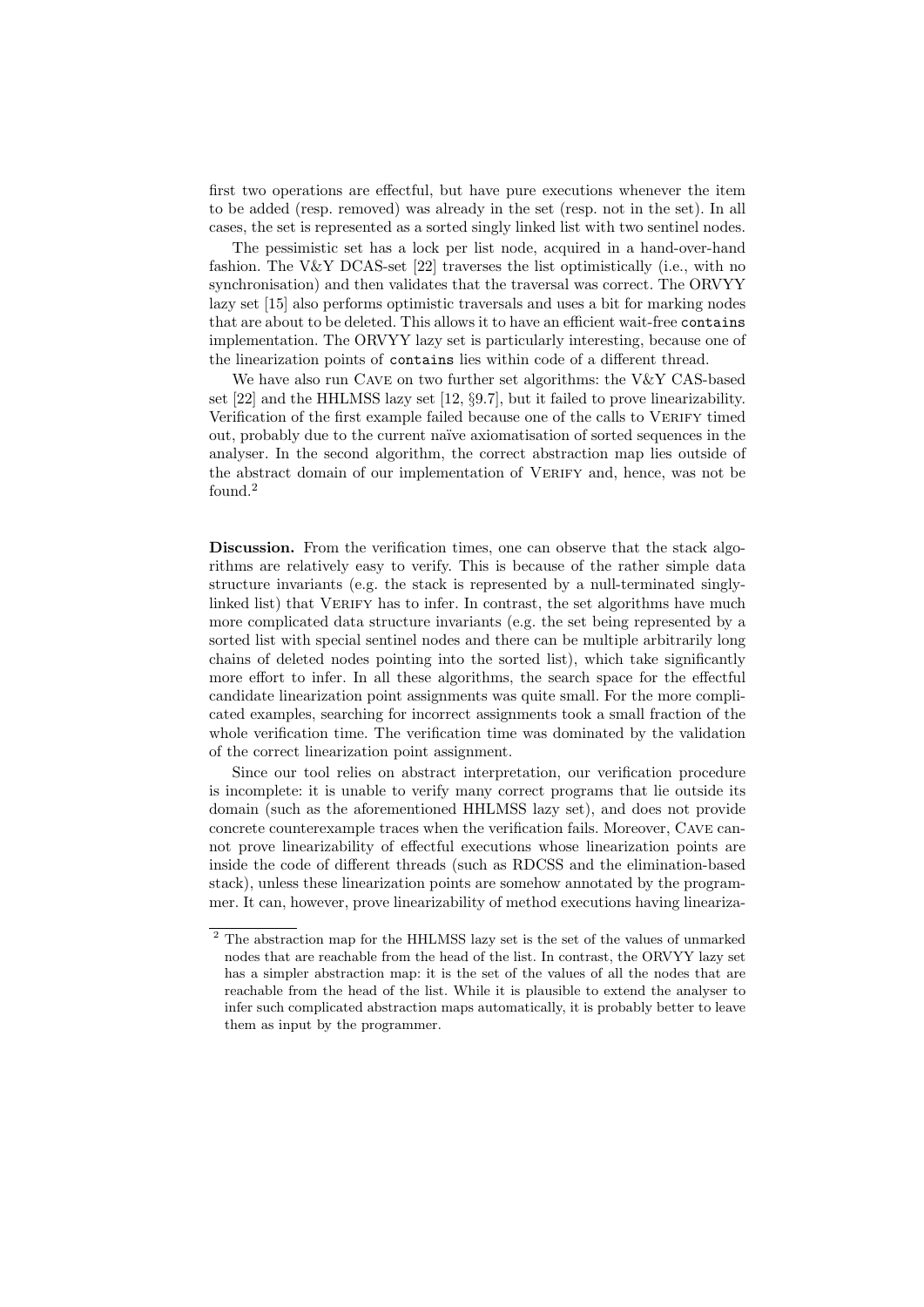tion points within different threads, provided that these executions are logically effect-free, as was the case with the ORVYY lazy set.

The main observation of this paper that enabled these verification results was to distinguish executions of the abstract operations (i.e., the specifications) that are pure from those that are effectful. This is related to Elmas et al. [6], who in the context of runtime refinement-violation detection treat operations with a pure specification differently than ordinary operations. Flanagan et al. [8] also had a somewhat related concept of purity, but in their work there is no notion of an abstract operation, and purity is applied only to the implementation. None of the algorithms verified here could have been verified with brute-force search for linearization points.

### 6 Conclusion

This paper presented a practical technique for automatically proving linearizability. This was implemented in a tool, Cave, which expects a library to be verified together with its atomic functional correctness specification and attempts to prove that the library is linearizable with respect to its specification. We have applied our tool to a number of concurrent stack, queue, and set algorithms, some of which were mechanically verified for the first time.

As this is the first automatic technique for verifying functional correctness of non-trivial concurrent programs, there are several ways in which it can be improved. One such way would be to deal with effectful linearization points in other threads that are 'similar' to a linearization point in the thread being verified (where two program statements are deemed 'similar' if they are abstracted by the same RGSep action). More practically, our prover should be combined with lightweight methods for proving atomicity (e.g., [8]) and with testing techniques for eliminating incorrect linearization point assignments quickly. Further, as such provers become increasingly sophisticated, it will be important to generate proof objects that can be independently checked by a trusted computer program. Last, but not least, there is a never-ending challenge in devising more powerful and more efficient abstract domains for the underlying static analyses used in procedures such as VERIFY. In particular, improving the support for arrays would enable us to reason about several more concurrent algorithms, such as concurrent hash tables.

Acknowledgements. I would like to thank the anonymous reviewers, Byron Cook, and Peter Sewell for their useful feedback that helped improve the paper. This work was supported by EPSRC grant EP/F036345.

# References

1. Abadi, M., Lamport, L.: The existence of refinement mappings. Theoretical Computer Science, 82(2):253–284 (1991)